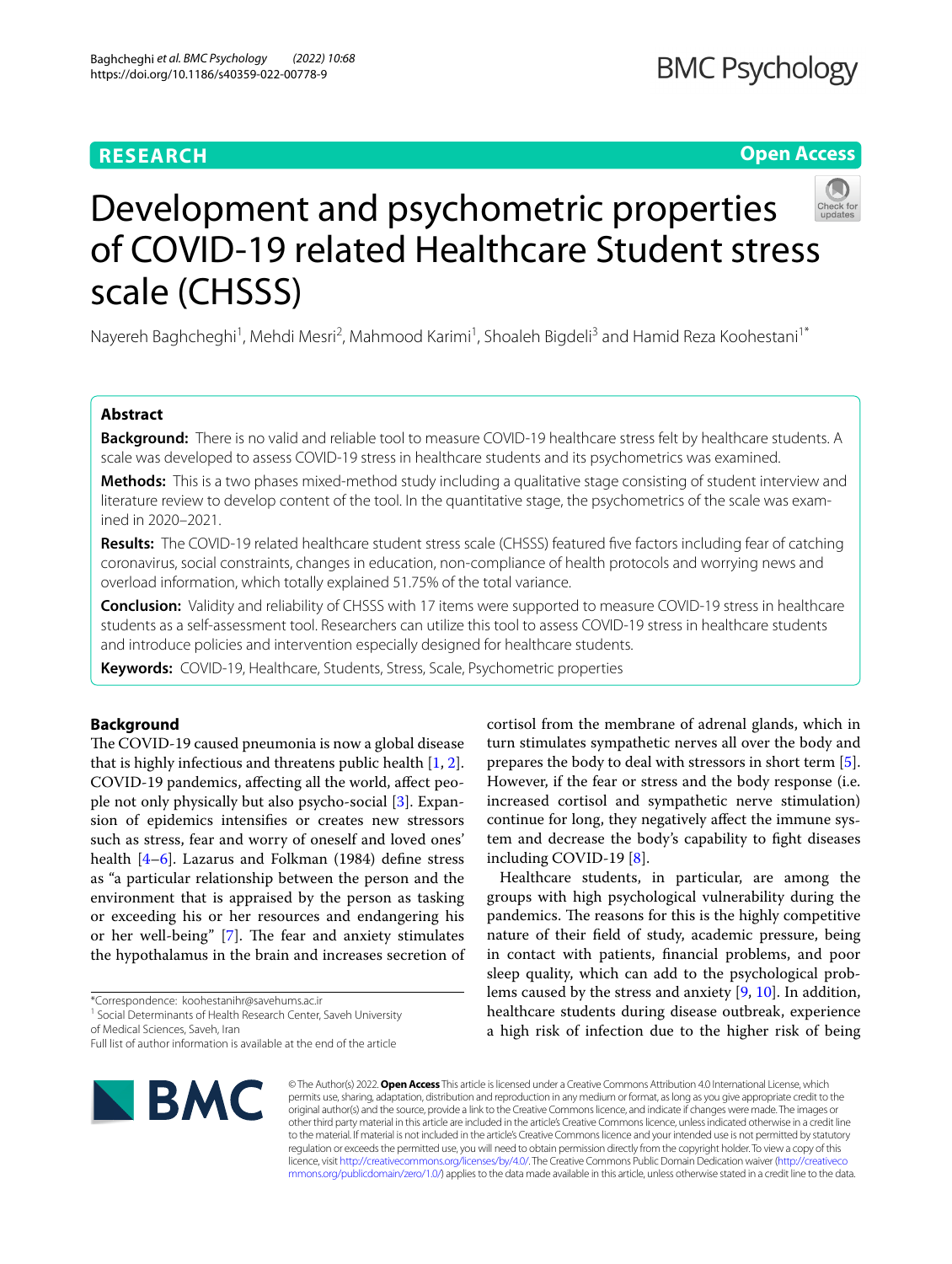exposed to virus during clinical training  $[11]$  $[11]$ . This means that these students sufer a higher level of anxiety mostly because of the concern of being infected and infecting their family members and loved ones [\[11](#page-6-10)]. Medical students have expressed high anxiety in clinical settings during pandemics [\[12](#page-6-11)]. A study in the US indicated that COVID-19 has signifcantly worsen mental health of university students; so that these individuals have to deal with a great deal of psychological pressures like anxiety, depression, post-traumatic stress disorder (PTSD), and eating problems [[13\]](#page-6-12).

The type and extent of stress in medical students is not the same as that in students in other felds [[14–](#page-6-13)[16](#page-6-14)]. Studies have shown that the level of stress in medical students is higher than that in non-medical students, which might be due to academic stress [[17,](#page-6-15) [18](#page-6-16)]. In addition, consistent with the transactional model of stress, stress is a dynamic relational process that depends on the constant interaction between individual factors such as age and gender and situational factors. Therefore, the specific features of the target population in the development of tools and evaluate the sources of pressure perceived by them must be taken into account [[19,](#page-7-0) [20](#page-7-1)].

The cause of stress in healthcare students is rooted in the fear of limitations and isolation as well as the probable changes in educational routines and everyday life. It is believed that these changes in academic life, being in contact with clinical settings, friends, university officials, instructors, and relatives can be a major source of stress in healthcare students. In general, regardless of the major changes in health professions students' lives, there is no specially designed tool to assess and identify the specifc sources of stress in these students during COVID-19 pandemic. This tool provides an early diagnosis of students with a high risk of having a signifcant psychological disease because of the pandemic. In addition, especially designed interventions can be introduced to foster wellbeing of these students. To fulfll this need, the present study proposed and validated a tool to measure sources of stress because of COVID-19 pandemic in healthcare students of Saveh University of Medical Sciences in Iran.

## **Methods**

## **Design and setting**

This mixed-method exploratory sequential research consists of two phases: (1) developing a scale (generating items), and (2) psychometrics examination of the developed scale. The study was carried out in 2020–2021 in Saveh University of Medical Sciences in Iran. In the frst phase of the study, an inductive phase was followed by a deductive phase. In phase two, a psychometric evaluation of the developed tool and its validity and reliability assessment were performed.

## **Qualitative study**

Content analysis was performed as a part of phase one to shed light on the concept of COVID-19 stress in the health care students. The study participants were selected according to the maximum variation as to sex, age, study major, and academic level via purposive sampling that continued until data saturation. Totally, 12 interviews were carried out by the first author. The interviews were conducted at the university campus (classroom, office, and any place of convenience for the participants) in December 2020. The interviews were semi-structured and designed to examine the subjects' experience with COVID-19 stress. The interviews were semi-structured and designed to examine the participants' experiences about COVID-19 stress. Generally, the interviews took 30 to 50 min and data analysis was done following Graneheim and Lundman (2004) analysis method. The interviews were read and re-read several times to extract the meaning units and codes. The codes were categorized into diferent subcategories and categories based on their similarities and diferences [\[21](#page-7-2), [22\]](#page-7-3). To address trustworthiness, we used Lincoln and Guba's criteria [[23,](#page-7-4) [24](#page-7-5)].

#### **Item generation**

The primary pool of items was developed based on the fndings of the qualitative study and review of the available literature. The literature review continued till data saturation to fnd all items of the COVID-19 related healthcare student stress scale. The searched databases to fnd pertinent articles were Ovid, Science Direct, Pub-Med, and ProQuest. The search was conducted using keywords namely "development", "COVID-19", "psychometric", "tool", "student", "healthcare", "stress" and "scale." The search yielded a tool with 92 items based on Likert's fve-point scale for psychometric evaluation.

## **Psychometric evaluation**

The psychometric properties including reliability, face validity, content validity, and construct validity were examined.

### *Face validity*

Face validity was done qualitatively and quantitatively. As to qualitative face validity, 15 healthcare students were asked to express their opinions about difficulty level, relevance, and clarity of each scale item. Students were selected by convenience sampling method. As to quantitative face validity, the same participants rated each item in terms of importance based on a fve-point Likert scale (not important = 1; relatively important = 2; moderately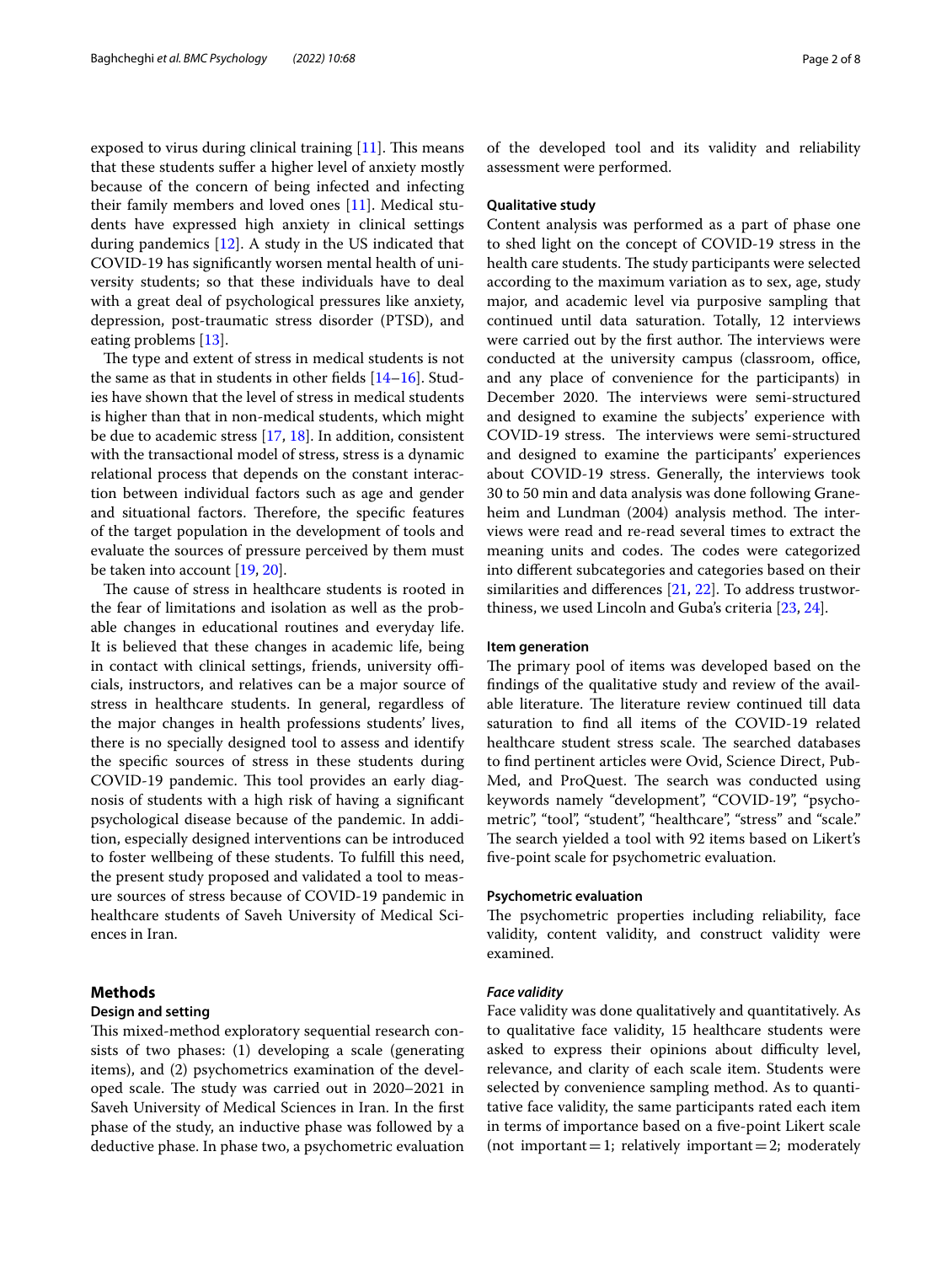$important = 3$ ; fairly important = 4; and completely important  $=$  5). To determine impact score of the items; relative frequency of the participants who scored items as 4 or 5 was multiplied by the mean importance score of the same item. Impact scores higher than 1.5 were considered appropriate [[25\]](#page-7-6).

#### *Content validity*

Content validity were evaluated by 10 experts specialized in psychology, psychiatry, public health and nursing. They included 6 professors, 2 associate professors, and 2 assistant professor. Experts were selected by convenience sampling method. Qualitative and quantitative approaches were used to determine content validity. Through qualitative validity, the experts were asked to comment such as the problematic understanding of the statements, the proportionality and proper relevance of the items with each other, possibility of ambiguity and misinterpretations regarding the statements or word meanings. The quantitative phase consisted of content validity index (CVI) and content validity ratio (CVR). In the CVR experts were asked independently to score the items on a three-point scale ('necessary', 'useful but not necessary', and 'unnecessary'). Using Lawshe table, the items with CVR equal to 0.62 or higher were selected. As to CVI, 10 experts mentioned above rated each item based on relevance. To determine the item-level CVI (I-CVI), the number of experts who gave 3 or 4 points to each item was divided by the total number of experts. The CVI values equal to 0.78 or higher were considered satisfactory.

## *Construct validity*

Construct validity was analyzed using exploratory factor analysis (EFA) and confrmatory factor analysis (CFA). An exploratory factor analysis (EFA) was conducted to investigate the latent constructs underpinning the scale and remove items with low factor loadings on common factors. Oblique rotation method was used in the EFA since the scale items were not completely unrelated to each other. Factors loading with eigenvalues equal to or greater than one were considered potential to retain. In each specifc factor extracted only individual items loading at 0.4 or more were retained. To examine sampling adequacy for factor analysis, Bartlett test and Kaiser– Meyer–Olkin's measure of sampling adequacy (KMO) were obtained. Data analysis was conducted in SPSS 16.0 (SPSS Inc., Chicago, IL, USA). Confrmatory factor analysis (CFA) was carried out in LISREL (version 8.8).

## *Sample size*

According to EFA to determine construct validity, the study population consisted of all healthcare students in Saveh University of Medical Sciences ( $N=578$ ). The participants were selected from volunteers interested in participation  $(N=306)$  using convenience sampling (response rate=52.94%) in January 2021. An online questionnaire was developed and sent to students. Students' emails were provided to the researchers by the university's office. The inclusion criteria were undergraduate healthcare students, passed one year at least, and willing to take part in the study. The incomplete scales were excluded. The 17-item questionnaire was distributed electronically in the May of 2021, again among the students of the research environment using convenience sampling (570) and at this stage 426 students participated in the study (response rate $=74.34%$ ). The data of this step were used for confrmatory factor analysis (CFA). In the second stage, in order to increase the motivation of participating in the study, prizes were awarded to three students by lottery. Possible reasons for some students' non-participation in the study include lack of interest in the research topic or not checking email during the research period.

#### *Reliability*

Reliability of the scale was tested based on the internal consistency and stability criteria. To check the internal consistency of the scale, Cronbach's alpha and theta coefficients were used. The stability of the scale was checked using test-retest method and the stability was determined based on intraclass correlation coefficient (ICC). Twenty students flled out CHESS twice in two consecutive weeks that was considered ad a fxed interval to avoid recall bias and sample changes.

#### **Results**

Of the 92 items collected (see Additional fle [1\)](#page-6-17), 24 items were removed in the initial screening phase because they did not specifcally ft the objectives of this study. After the initial screening process, 68 items remained in the scale. Next, based on experts opinion in qualitative validity phase, 40 items were removed from the list due to overlaps. None of the items were excluded in the face validity assessment and the 28 items were taken to CVR and CVI stage. In each of CVR and CVI assessment two more items were excluded respectively (4 items excluded in these phases).

Exploratory factor analysis (EFA) with oblique rotation was done and seven items were removed because they had a factor loading less than 0.4. Finally, 17 items remained in the scale.

The KMO score was 0.85, which indicates that the sample group was suitable for factor analysis. Moreover, the obtained Bartlett's sphericity test was 1433, which was significant ( $P < 0.001$ ) and the scale was suitable to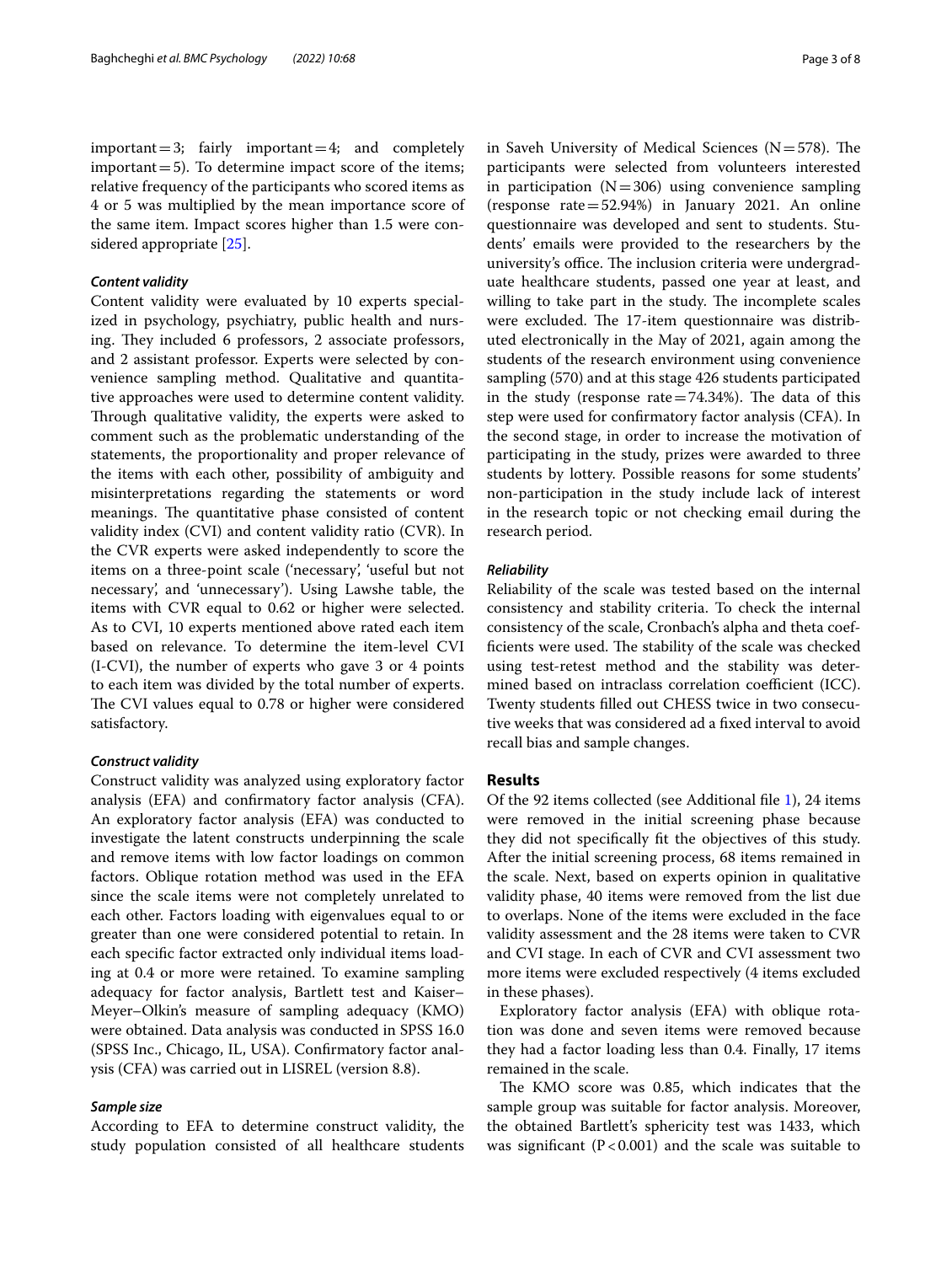determine the items and form factors. Exploratory factor analysis with oblique rotation revealed fve factors with values higher than one (Table [1\)](#page-3-0). The five-factor structure represented 51.75% of the total variance and the factors were labeled based on the items and content.

Mean scores and inter correlations among the factors of CHSSS are shown in Table [2.](#page-3-1)

There were five items in factor 1 about fear of COVID-19 infection. There were four items in factor 2 related to social constraints. Factor 3 had three items about changes in educational routines. Factor 4 had three items

about non-compliance with health protocols and factor 5 had two items related to worrying news and information overload.

Model ft indices are illustrated in Table [3](#page-4-0), and goodness of ft of the model is shown by confrmatory factor analysis.

The ICC of the tool was equal to 0.851 and that of the subscales was between 0.72 and 0.87, which supports the stability of the tool. Cronbach's alpha was used to evaluate the internal consistency for scale. CHSSS showed

<span id="page-3-0"></span>**Table 1** Exploratory factor analysis results

| <b>Factor</b>                          | Item                                                                                                                                                 | <b>Factor loading</b> |
|----------------------------------------|------------------------------------------------------------------------------------------------------------------------------------------------------|-----------------------|
| Fear of catching coronavirus           | 1. To what extent do you feel stress due to the risk of being infected by COVID-19 in<br>public places?                                              | 0.86                  |
|                                        | 2. To what extent do you feel stress due to the risk of COVID-19 infection in training and<br>clinical settings?                                     | 0.65                  |
|                                        | 3. To what extent do you feel stress due to the risk of COVID-19 infection in dormitories?                                                           | 0.71                  |
|                                        | 4. To what extent do you feel stress due to the risk of COVID-19 infection in educational<br>settings (laboratory, practice wards, workshops, etc.)? | 0.86                  |
|                                        | 5. To what extent do you feel stress due to the risk of passing coronavirus on to the family<br>members?                                             | 0.87                  |
| Social constraints                     | 6. To what extent do you feel stress due to the constrained contact with family members<br>and relatives?                                            | 0.65                  |
|                                        | 7. To what extent do you feel stress due to public and traffic limitations?                                                                          | 0.74                  |
|                                        | 8. To what extent do you feel stress due to limited contact with classmates and friends?                                                             | 0.64                  |
|                                        | 9. To what extent do you fell stress due to limited contact with instructors?                                                                        | 0.62                  |
| Changes in education                   | 10. To what extent do you feel stress due to attending online classes for theoretical<br>courses?                                                    | 0.85                  |
|                                        | 11. To what extent do you feel stress due to online tests?                                                                                           | 0.83                  |
|                                        | 12. To what extent do you feel stress because of probable delay in educational processes<br>(e.g. graduation) due to COVID-19 limitations?           | 0.88                  |
| Non-compliance of health protocols     | 13. To what extent do you feel stress due to non-compliance with health protocols by<br>people in public places?                                     | 0.58                  |
|                                        | 14. To what extent due you feel stress due to non-compliance with health protocols in<br>academic settings?                                          | 0.63                  |
|                                        | 15. To what extent do you feel stress due to lack of personal protection equipment?                                                                  | 0.85                  |
| Worrying news and information overload | 16. To what extent do you feel stress due to worrying news and information overload in<br>the media (TV, radio, papers, etc.) and social media?      | 0.64                  |
|                                        | 17. To what extent do you feel stress due to hearing about COVID-19 infection in your<br>classmates or other students?                               | 0.8                   |

## <span id="page-3-1"></span>**Table 2** Correlation matrix between factors of CHSSS

|                                           | Mean(SD)        |                 |                 |      | 4              |  |
|-------------------------------------------|-----------------|-----------------|-----------------|------|----------------|--|
| 1. Fear of catching coronavirus           | $17.92 + 4.9$   |                 |                 |      |                |  |
| 2. Social constraints                     | $3.8 \pm 9.82$  | $0.49^{\circ}$  |                 |      |                |  |
| 3. Changes in education                   | $2.31 \pm 10.4$ | 0.39            | $0.46^{\delta}$ |      |                |  |
| 4. Non-compliance of health protocols     | $2.43 \pm 8.61$ | $0.54^{\delta}$ | $0.47^{\delta}$ | 0.29 |                |  |
| 5. Worrying news and information overload | $1.9 + 5.15$    | $0.61^{\circ}$  | $0.51^{0}$      | 0.38 | $0.46^{\circ}$ |  |

 $^{\delta}$  P  $<$  0.05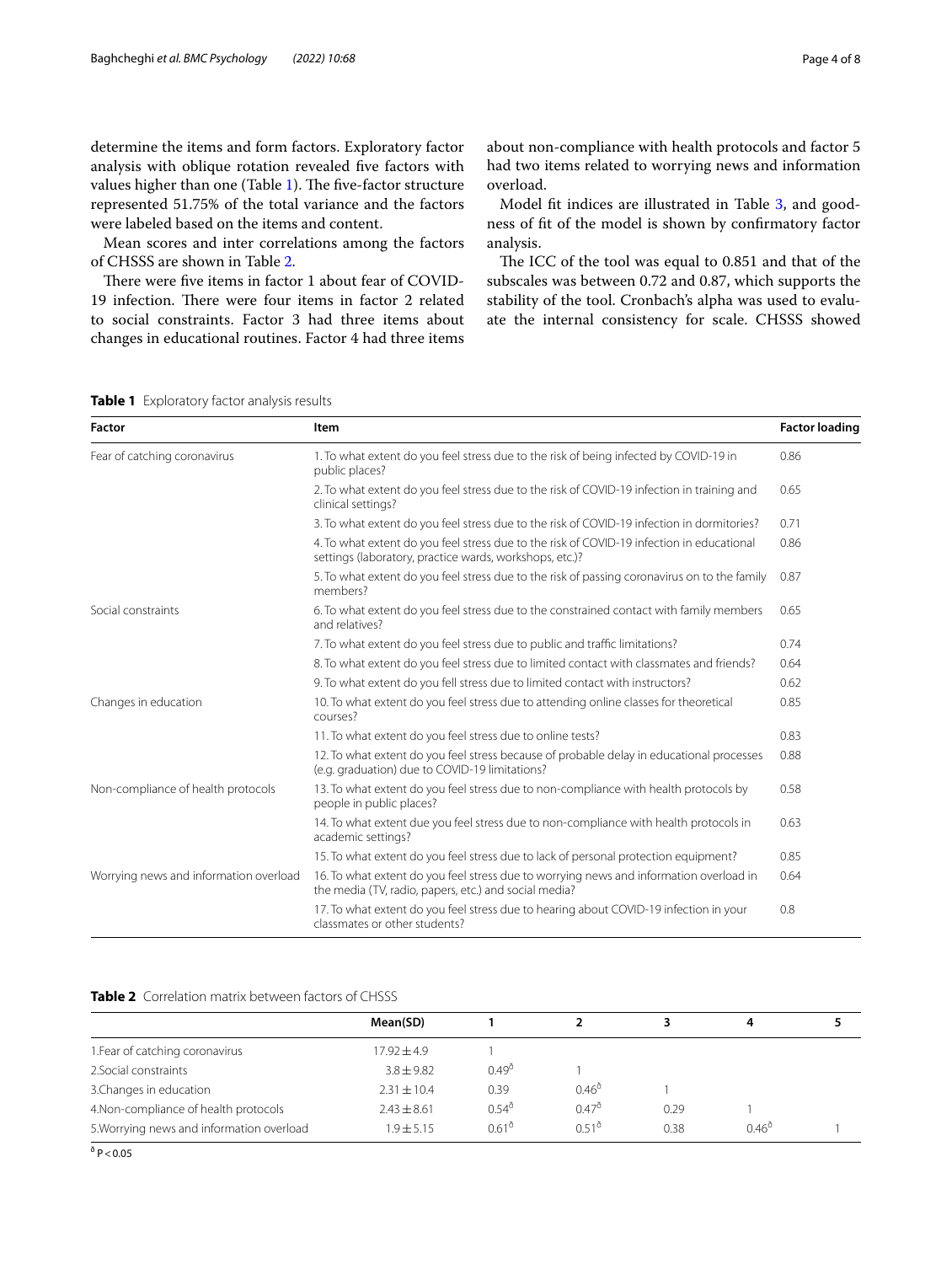## <span id="page-4-0"></span>**Table 3** Goodness of ft indices of CHSSS model

| Fit Index type        | <b>Observed value</b> | Acceptable value | <b>Fit level</b> |
|-----------------------|-----------------------|------------------|------------------|
| Relative x2 fit index | 1.08                  | $\lt$ 3          | Good fit         |
| <b>GFI</b>            | 0.92                  | > 0.9            | Good fit         |
| IFI                   | 0.98                  | > 0.9            | Good fit         |
| <b>CFI</b>            | 0.95                  | > 0.9            | Good fit         |
| <b>NFI</b>            | 0.91                  | > 0.9            | Good fit         |
| <b>NNFI</b>           | 0.97                  | > 0.9            | Good fit         |
| <b>SRMR</b>           | 0.04                  | < 0.05           | Good fit         |
| <b>RMSFA</b>          | 0.03                  | < 0.05           | Good fit         |

<span id="page-4-1"></span>**Table 4** Cronbach's alpha for the scale and the subscales

| Subscale                               | Cronbach's<br>alpha |
|----------------------------------------|---------------------|
| Fear of catching coronavirus           | 0.94                |
| Social constraints                     | 0.88                |
| Changes in education                   | 0.91                |
| Non-compliance of health protocols     | 0.83                |
| Worrying news and information overload | 0.89                |
| Total                                  | 0.91                |

good internal consistency on all the subscales and total scale (Table [4\)](#page-4-1).

## **Study participants**

Regarding EFA, the participants consisted of 189 female (61.76%) and 117 male (38.24%) with age range of 18–30 years and mean age of 20.5 years  $(SD=2.98)$ . In terms of feld of study participants were 90 nurse students, 72 operating room technology students, 62 anesthesia students (BSc), 40 prehospital emergency care students, and 42 midwifery students. With KMO=0.85 and Bartlett's  $test = 1433$ , adequacy of sample size and factorability were supported ( $p < 0.001$ ). Participants in the confirmatory factor analysis phase included 259 female (60.8%) and 167 male (39.2%) with an age range of 20–39 years. In terms of feld of study participants were 85 nursing students, 67 undergraduate operating room students, 57 undergraduate students in anesthesiology, 38 prehospital emergency care students, 37 midwifery, 35 occupational health, 37 environmental health, 39 public health and 31 health information technology students.

### **Scoring the scale**

The CHSSS was finalized with 17 items based on Likert fve-point scale from zero ("Not at all stressful") to four ("Extremely stressful"). The score range is from 0 to  $68$ and the lower score indicated the lower the stress and the higher score suggests a higher the stress. Therefore, the scores of the frst factor (fear of catching coronavirus) is from 0 to 20, the second factor (social constraints) is from 0 to 16, third factor (changes in education) is from 0 to 12, the fourth factor (non-compliance of health protocols) is from 0 to 12 and the ffth factor (worrying news and information overload) is from 0 to 8. To compare between factors, the standardized mean (mean divided by the number of items) can be calculated. The items of the tool were translated into English by a bilingual experienced translator and then translated back into Persian by another translator. Then the original version was compared to the translated work. After examining diferences, the fnal English version was obtained.

## **Discussion**

In the present study, two methods were used to check face validity (qualitative and quantitative face validity), three methods were used to check content validity (qualitative and quantitative approaches), two methods were used to determine construct validity (exploratory factor analysis and confrmatory factor analysis), and two methods were used to check reliability (cronbach's alpha and test-retest method). Based on the results, validity and reliability of the tool to measure COVID-19 caused stress in healthcare students were supported. The tool is comprised of fve sub-scales that measures distinct and correlated domains. The domains are (1) fear of catching coronavirus, (2) social constraints, (3) changes in education, (4) non-compliance of health care protocols, and (5) worrying news and information overload. Norbeck (1985) suggests that there are four minimum standards necessary for the adequate evaluation of a scale for use in research purposes. These standards should include at least one type of content validity, one type of construct (or criterion related) validity and two types of reliability testing [[26\]](#page-7-7).

The fear of catching coronavirus was the first factor with five items to measure perceived stress and the pertinent risk of cognition. The dimensions are consistent with the previous works on the major role of the fear of catching infection, the fear for one's signifcant others (such as relatives and friends) to catch the disease, and fear of transmitting the disease to others [\[27](#page-7-8), [28](#page-7-9)]. Compared to non-medical studies, medical students experience different situations such as clinical settings or patients' bedside, which are highly stressful  $[29]$  $[29]$ . This is stronger during the current pandemic. As noted by students in the qualitative phase, a key source of stress for the students was the fear of catching infection during training and internship. Since these students are required to be in clinical settings to pass clinical and practical courses, this was the key stressor for them. However, it is notable that during COVID-19 pandemic, theoretical courses are held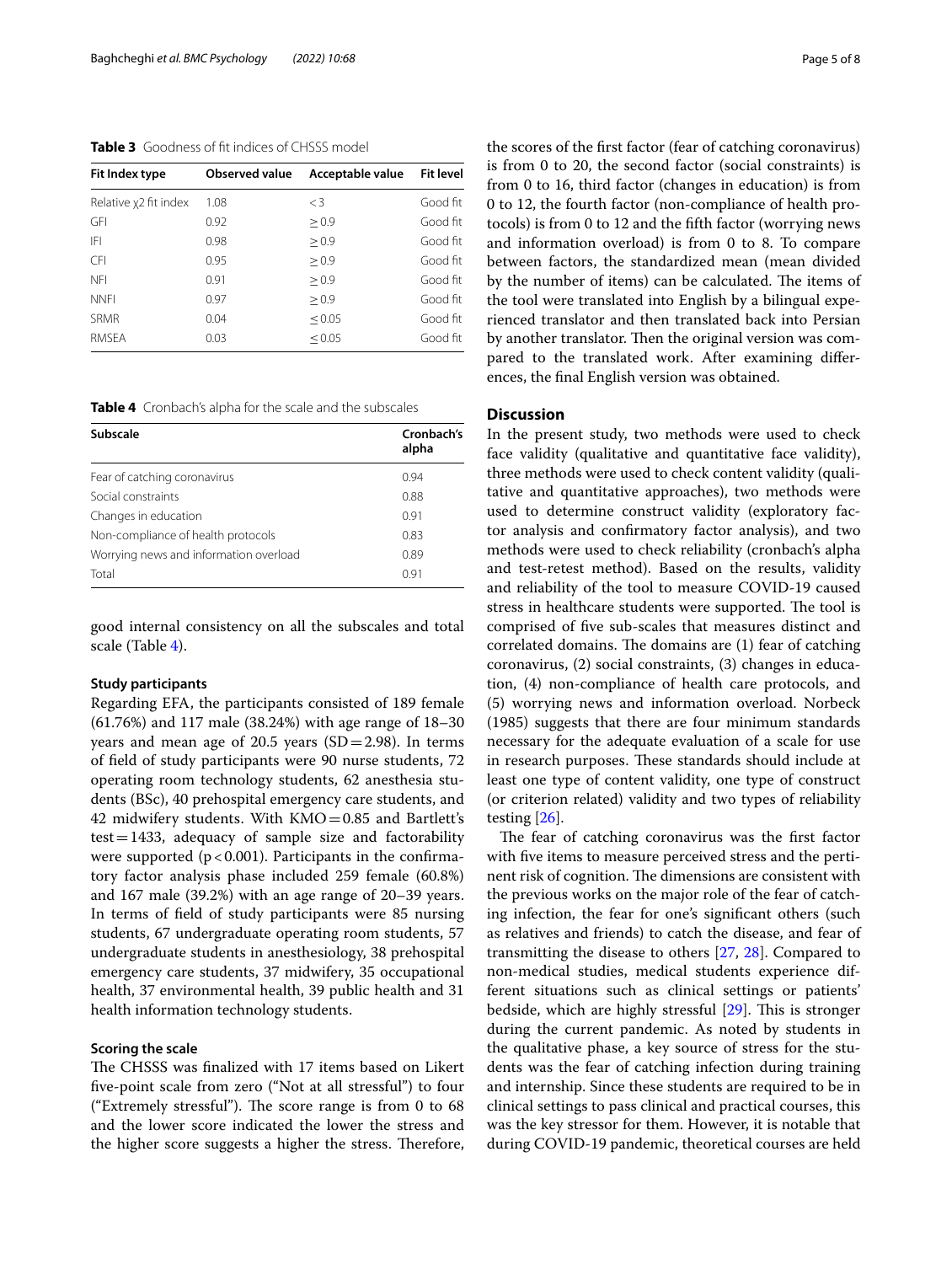online and the majority of clinical and training courses are held with a few changes in the program.

Social constraints were the second factor with four items that covered the perceived stress of the study participants about traffic restrictions, and reduced visiting of relatives, and contacting colleagues and instructors. In fact, given the delay in the routines of the life of the students. In fact, given the delay in the routine of students [[4,](#page-6-3) [30](#page-7-11)], this factor supported a greater perception of the dimensions of the changes in social constraints in university students.

The changes in education were the third factor with three items that created perceived stress due to disruption of routine educational methods. One of the stressors was holding on-line courses and exams during COVID-19 pandemic. Fawaz and Samaha (2021) reported that application of only e-learning based methods was the major cause of anxiety and depression in students because of the high load of work that was stress inducing [[31\]](#page-7-12). In addition, COVID-19 pandemic has created changes in practical courses and fnal year students are required expand their program of study due to the delay in passing clinical courses required for graduation.

Non-compliance of health protocols was the fourth factor with three items that covered perceived stress due to non-compliance of health protocols in educational setting and community. Following health instructions is vital to slow down the spread of COVID-19 [\[32\]](#page-7-13). According to another study, there is a high rate of neglecting preventive measures during COVID-19 pandemic [[32](#page-7-13)[–34](#page-7-14)]. Given that the students have to travel inside of a city and between cities to attend their clinical courses, observing how the public does not follow health protocols in society and health centers, was a source of stress in the students that includes three items.

Worrying news and information overload was the ffth factor with two items. The fifth dimension is consistent with other studies that showed that social media has a signifcant efect on the spread of fear and panic due to COVID-19 pandemic. It has a potential negative efect on individuals' mental health and psychological well-being [[35\]](#page-7-15).

As, human behavior has a strong impact on controlling the spread of COVID-19 pandemic, understanding the psychological responses in COVID-19 pandemic including anxiety and stress could inform intervention policies and the programs to combat COVID-19 by the public health officials and policy makers  $[3]$  $[3]$ . A study showed that college students are challenged during COVID-19 pandemic by psychological, social, and academic problems [\[13](#page-6-12)].

Therefore, dealing with the need for creating a specialized tool to fnd out the efect of COVID-19 in healthcare students [[4,](#page-6-3) [36\]](#page-7-16), the authors believe that the proposed tool can improve the chance of fnding students with a higher risk of health complications due to the COVID 19 pandemic. Through this, these students can receive evidence-based and personalized interventions to have a better adjustment to the situation and to enjoy a higher wellbeing.

Stress can lower educational performance and facing of stressors, students might rely on smoking, drinking, and narcotic drugs. Students with a high level of clinical stress reported lack of self-confdence and low control over their educational process [[37\]](#page-7-17).

Taking into account the prolonged pandemic and harsh measures taken during the pandemic like lockdown, the negative efects of COVID-19 on healthcare professional students and their education is undeniable. The designed scale is recommended to be used for felds such as healthcare education and practice, and studies on healthcare students' COVID-19 related knowledge about stress.

The tool can identify several stressors experienced by healthcare students during COVID-19 pandemic so that it can be used in planning and policy making about psychological interventions and improve mental health of students and increase personal capacities. Early diagnosis of stress and stressors and stress management can prevent mental problems and increase personal capacities. In addition, through expanding consultation programs and prioritizing high risk students, it is possible to improve their wellbeing and make the educational settings more efficient.

## **Limitations**

Despite these strengthens, there are also some limitations. Firstly, the study was conducted using online questionnaire, potentially limiting the enrollment in the study of those without Internet access. Given the requirement of quarantine and physical distancing during the COVID-19 pandemic, online surveys might be the only option. However, given that at the time of the study, the teaching method in Iranian universities was virtual, we believe that this limitation had little efect on the results. Secondly, participants were recruited only from one university of medical sciences in Iran. Further investigation on bigger and more representative samples is needed to confrm the results provided by the present study. Thirdly, although the CHSSS was designed for healthcare students, however, given that cultural and social variables may have potentially infuenced the construct of the questionnaire, its generalizability to other students in other countries is unknown and must be tested. As with any new questionnaire, its use in diferent settings and in other countries will accumulate more robust evidence about its construct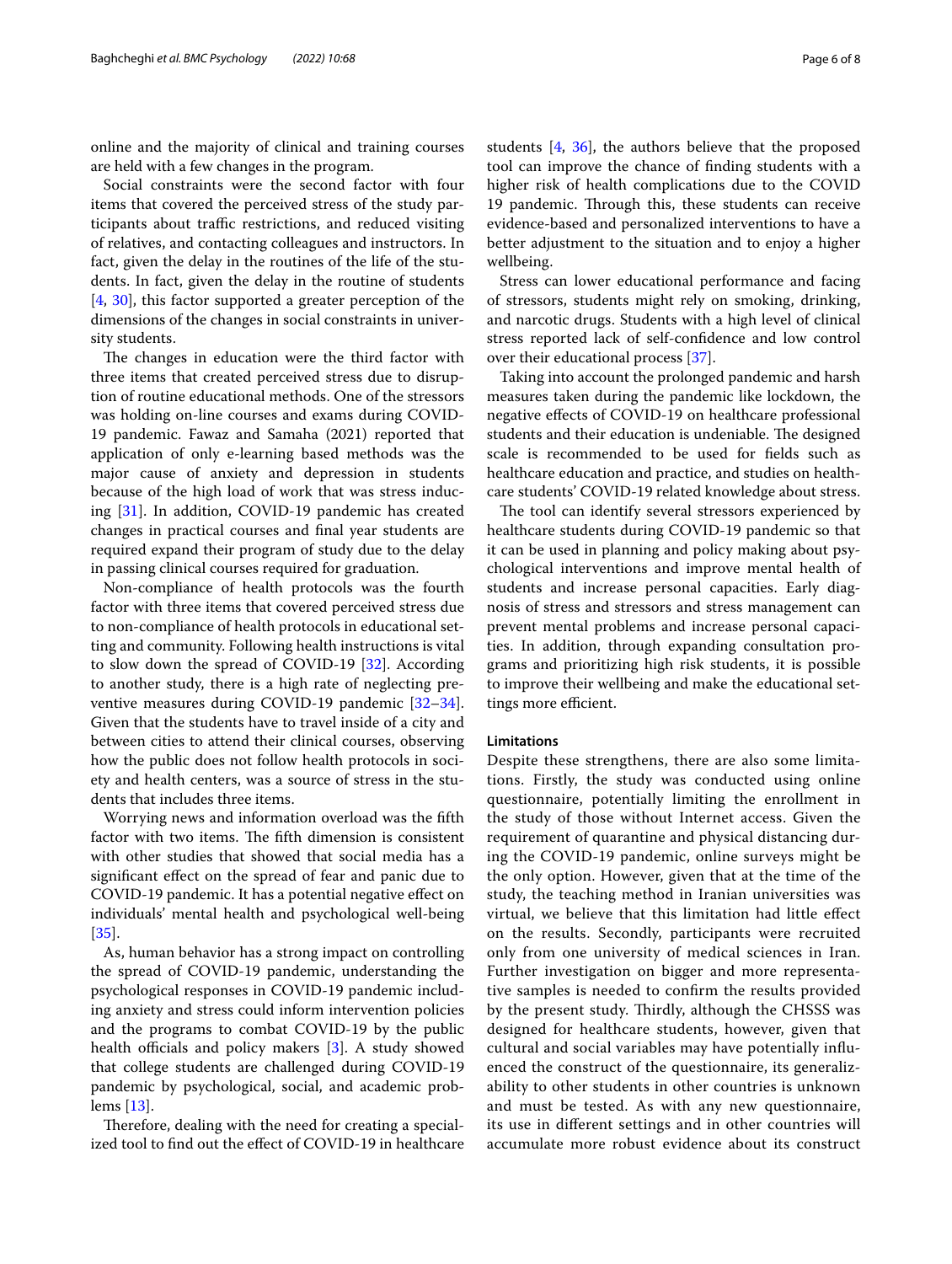validity. Fourthly, given that participation in the study was voluntary and based on the response rate in the two phases of the study, the possibility of selection bias is another limitations in this study. Finally, it should be noted that in this study, many aspects of validity and reliability were not investigated (e.g., criterion validity, concurrent validity, predictive validity, convergent validity, discriminant validity).

## **Conclusion**

A stress scale with 17 items and fve dimensions was developed to measure stress in healthcare students during COVID-19 pandemic. The psychometric properties of the scale were satisfactory, and the tool can be used to design personalized plans and to introduce support interventions for healthcare students.

#### **Supplementary Information**

The online version contains supplementary material available at [https://doi.](https://doi.org/10.1186/s40359-022-00778-9) [org/10.1186/s40359-022-00778-9](https://doi.org/10.1186/s40359-022-00778-9).

<span id="page-6-17"></span>**Additional fle 1**. The primary pool of items of scale.

#### **Acknowledgements**

We would like to acknowledge the authorities and the staff of the study setting as well as all the students who agreed to participate in the study.

#### **Authors' contributions**

HK, NB, SB and MM developed the study concept. HK and NB collected the data and ran statistical analyses on the raw data. HK, NB, MK, MM and SB interpreted the results and wrote the manuscript. All authors read and approved the fnal manuscript.

#### **Funding**

This research is supported by Saveh University of Medical Sciences.

#### **Availability of data and materials**

The datasets used and/or analysed during the current study are available from the corresponding author on reasonable request.

## **Declarations**

## **Ethics approval and consent to participate**

This study was conducted in accordance with the Declaration of Helsinki and approved by the Institutional Review Board and the Ethics Committee of Saveh University of Medical Sciences, Saveh, Iran (approval code: IR.SavehUMS. REC.1399.022). All participants were informed about the study objectives, their freedom to participate in or withdraw from the investigation. In qualitative phase, informed written consent was obtained from all participants and in quantitative phase all participants gave electronic informed consent for participation and completing the questionnaires.

#### **Consent for publication**

Not applicable.

#### **Competing interests**

The authors declare that they have no competing interests.

#### **Author details**

<sup>1</sup> Social Determinants of Health Research Center, Saveh University of Medical Sciences, Saveh, Iran. <sup>2</sup> Department of Forensic Medicine, Faculty of Medicine, Baqiyatallah University of Medical Sciences, Tehran, Iran. <sup>3</sup> Department

of Medical Education, School of Medicine, Center for Educational Research in Medical Sciences (CERMS), Iran University of Medical Sciences, Tehran, Iran.

Received: 15 March 2021 Accepted: 10 March 2022

#### **References**

- <span id="page-6-0"></span>1. Araban M, Karimy M, Mesri M, Rouhani M, Armoon B, Koohestani HR, et al. The covid-19 pandemic: public knowledge, attitudes and practices in a central of Iran. J Commut Med Health Educ. 2021;8(1):35-40. [https://doi.](https://doi.org/10.29252/jech.8.1.35) [org/10.29252/jech.8.1.35](https://doi.org/10.29252/jech.8.1.35).
- <span id="page-6-1"></span>2. Mesri M, Esmaeili Saber SS, Godazi M, Roustaei Shirdel A, Montazer R, Koohestani HR, et al. The effects of combination of *Zingiber officinale* and Echinacea on alleviation of clinical symptoms and hospitalization rate of suspected COVID-19 outpatients: a randomized controlled trial. J Complement Integr Med. 2021. <https://doi.org/10.1515/jcim-2020-0283>
- <span id="page-6-2"></span>3. Özer Ö, Özkan O, Budak F, Özmen S. Does social support afect perceived stress? A research during the COVID-19 pandemic in Turkey. J Hum Behav Soc Environ. 2021;31(1–4):134–44. [https://doi.org/10.1080/10911359.](https://doi.org/10.1080/10911359.2020.1854141) [2020.1854141](https://doi.org/10.1080/10911359.2020.1854141).
- <span id="page-6-3"></span>Cao W, Fang Z, Hou G, Han M, Xu X, Dong J, et al. The psychological impact of the COVID-19 epidemic on college students in China. Psychiatry Res. 2020;287:112934. <https://doi.org/10.1016/j.psychres.2020.112934>
- <span id="page-6-6"></span>5. Son C, Hegde S, Smith A, Wang X, Sasangohar F. Efects of covid-19 on college students' mental health in the United States: interview survey study. J Med Internet Res. 2020;22(9):e21279. [https://doi.org/10.2196/](https://doi.org/10.2196/21279) [21279](https://doi.org/10.2196/21279)
- <span id="page-6-4"></span>6. Mesri M, Rouhani MR, Koohestani HR, Azani H, Ahad A, Karimy M. Clinical features and outcomes of suspected and confrmed COVID-19 patients in Saveh, Iran, 2020. J Maz Univ Med Sci. 2021;30(194):51–61
- <span id="page-6-5"></span>7. Lazarus RS, Folkman S. Stress, appraisal, and coping. New York: Springer; 1984.
- <span id="page-6-7"></span>8. Wang C, Zhao H. The impact of Covid-19 on anxiety in Chinese university students. Front Psychol. 2020;11:1168. [https://doi.org/10.3389/fpsyg.2020.](https://doi.org/10.3389/fpsyg.2020.01168) [01168](https://doi.org/10.3389/fpsyg.2020.01168)
- <span id="page-6-8"></span>Quek TT-C, Tam WW-S, Tran BX, Zhang M, Zhang Z, Ho CS-H, et al. The global prevalence of anxiety among medical students: a meta-analysis. Int J Environ Res Public Health. 2019;16(15):2735. [https://doi.org/10.3390/](https://doi.org/10.3390/ijerph16152735) ijernh16152735
- <span id="page-6-9"></span>10. Trivate T, Dennis AA, Sholl S, Wilkinson T. Learning and coping through refection: exploring patient death experiences of medical students. BMC Med Educ. 2019;19(1):451. <https://doi.org/10.1186/s12909-019-1871-9>
- <span id="page-6-10"></span>11. Al Ghobain M, Aldrees T, Alenezi A, Alqaryan S, Aldabeeb D, Alotaibi N, et al. Perception and Attitude of emergency room resident physicians toward Middle East Respiratory Syndrome Outbreak. Emerg Med Int. 2017;2017:6978256.<https://doi.org/10.1155/2017/6978256>
- <span id="page-6-11"></span>12. Saddik B, Hussein A, Sharif-Askari FS, Kheder W, Temsah MH, Koutaich RA, et al. Increased levels of anxiety among medical and non-medical university students during the covid-19 pandemic in the United Arab Emirates. Risk Manag Healthc Policy. 2020;13:2395–406. [https://doi.org/10.2147/](https://doi.org/10.2147/rmhp.S273333) [rmhp.S273333](https://doi.org/10.2147/rmhp.S273333)
- <span id="page-6-12"></span>13. Fura D, Negash S. A study on the living experiences of people during the covid-19 pandemic: the case of Wolisso Town home-stayed university students. J Psychol Psychother. 2020;10(384):2161 – 0487.20
- <span id="page-6-13"></span>14. Seedhom AE, Kamel EG, Mohammed ES, Raouf NR. Predictors of perceived stress among medical and nonmedical college students, Minia, Egypt. Int J Prev Med. 2019;[https://doi.org/10.4103/ijpvm.IJPVM\\_6\\_18](https://doi.org/10.4103/ijpvm.IJPVM_6_18)
- 15. Baghcheghi N, Koohestani H, Abedi A. Prevalence needlestick/sharps injuries among nursing student and related factor. Iran Occup Health. 2011;7(4):6–0
- <span id="page-6-14"></span>16. Koohestani H, Baghcheghi N, Rezaei K, Abedi A, Seraji A, Zand S. Occupational violence in nursing students in Arak, Iran. Iran J Epidemiol. 2011;7(2):44–50
- <span id="page-6-15"></span>17. Al-Dabal BK, Koura MR, Rasheed P, Al-Sowielem L, Makki SM. A comparative study of perceived stress among female medical and non-medical university students in Dammam, Saudi Arabia. Sultan Qaboos Univ Med J. 2010;10(2):231–40
- <span id="page-6-16"></span>18. Seedhom AE, Kamel EG, Mohammed ES, Raouf NR. Predictors of perceived stress among medical and nonmedical college students,